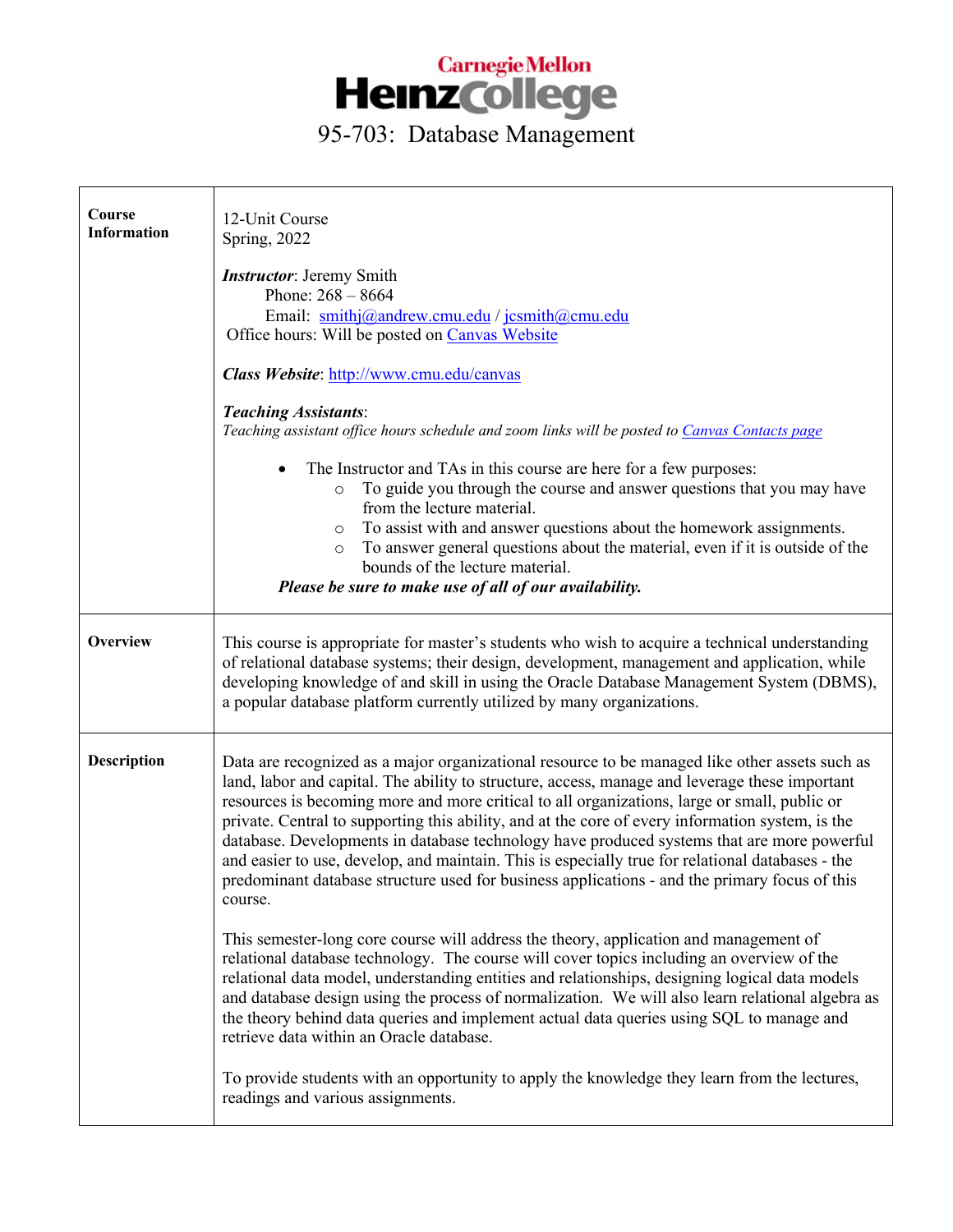| <b>Course Materials</b>  | For each lecture, the instructor will provide notes and any class material relevant for the<br>lecture.<br><b>Suggested Books*:</b><br>♦ Casteel, J., "Oracle 12c: SQL," Cengage Learning<br>♦ Connolly, T. and C. Begg, "Database Systems: A Practical Approach to Design,<br>Implementation, and Management," 6 <sup>th</sup> edition, Addison-Wesley, 2015<br>$\diamondsuit$ Coronel, C. and S. Morris, "Database Systems: Design, Implementation, &<br>Management," 12 <sup>th</sup> edition, Cengage Learning, 2017<br>◆ Price, J., "Oracle Database 12c: SQL," Mc Graw Hill, 2014<br>*Note: There are no required textbooks for this course<br>Software:<br>Students will use Oracle client tools to connect to databases hosted by Heinz College.<br>Instructions will be posted to the Canvas website during the first half of the semester.                                                                                                                                     |
|--------------------------|------------------------------------------------------------------------------------------------------------------------------------------------------------------------------------------------------------------------------------------------------------------------------------------------------------------------------------------------------------------------------------------------------------------------------------------------------------------------------------------------------------------------------------------------------------------------------------------------------------------------------------------------------------------------------------------------------------------------------------------------------------------------------------------------------------------------------------------------------------------------------------------------------------------------------------------------------------------------------------------|
| <b>Course Objectives</b> | <b>Objectives</b><br>Gain an understanding of relational data models in terms of data structure, data<br>integrity, and data manipulation.<br>Understand and create conceptual database models utilizing entity-relationship<br>modeling.<br>Design data structures that will limit redundancy and enforce data integrity while<br>conforming to organizational requirements utilizing normalization methodology.<br>Understand the theory behind the relational data model as it applies to<br>interactions with current database management systems<br>Read and interpret a given data model to query the database and transform the<br>data into information using Structured Query Language (SQL).<br>Implement a data model in a current relational database management system.<br>Create SQL queries, based on transactional data, including elements such as data<br>groupings and summary values.<br>*For specific topics covered in this course, please see the Course Schedule |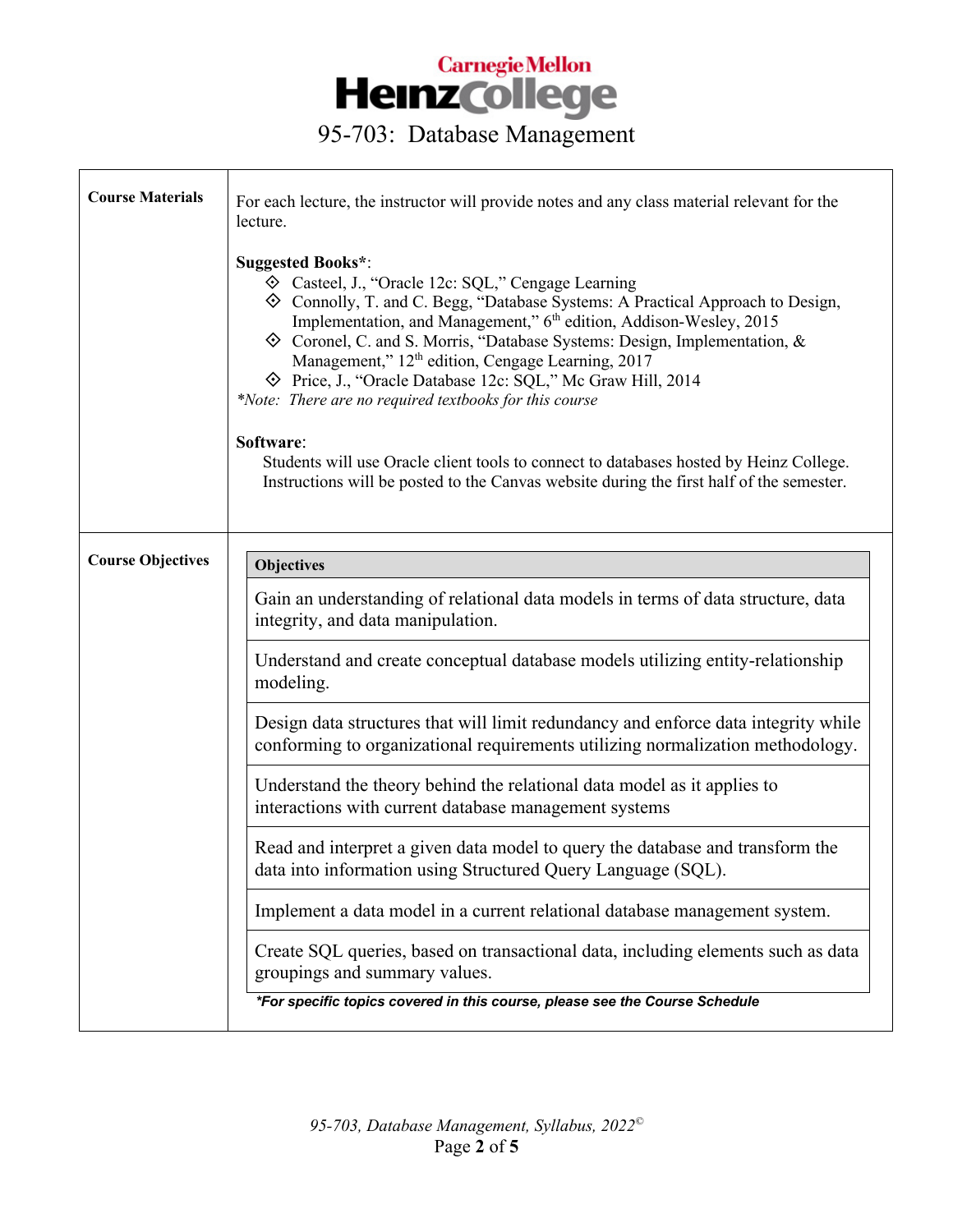| <b>Evaluation Method</b> | Students' performance in the class will be evaluated based on the following components:                                                                                                                                                                                                                                                                                                                                                                                                                                                                                                                                                                                                                                                                                                                                                                                                                                                                                                                                                                                                                                                                                                                                                                                                                                          |
|--------------------------|----------------------------------------------------------------------------------------------------------------------------------------------------------------------------------------------------------------------------------------------------------------------------------------------------------------------------------------------------------------------------------------------------------------------------------------------------------------------------------------------------------------------------------------------------------------------------------------------------------------------------------------------------------------------------------------------------------------------------------------------------------------------------------------------------------------------------------------------------------------------------------------------------------------------------------------------------------------------------------------------------------------------------------------------------------------------------------------------------------------------------------------------------------------------------------------------------------------------------------------------------------------------------------------------------------------------------------|
|                          | 65%<br>Assignments<br>35%<br>Final Exam                                                                                                                                                                                                                                                                                                                                                                                                                                                                                                                                                                                                                                                                                                                                                                                                                                                                                                                                                                                                                                                                                                                                                                                                                                                                                          |
|                          |                                                                                                                                                                                                                                                                                                                                                                                                                                                                                                                                                                                                                                                                                                                                                                                                                                                                                                                                                                                                                                                                                                                                                                                                                                                                                                                                  |
| <b>Grading Scale</b>     | $96.67\% - 100\%$<br>$B+86.67\% - 89.99\%$<br>$C+ 76.67\% - 79.99\%$<br>$A^+$<br>$83.34\% - 86.66\%$<br>$93.34\% - 96.66\%$ B<br>C $73.34\% - 76.66\%$<br>$\mathbf{A}$                                                                                                                                                                                                                                                                                                                                                                                                                                                                                                                                                                                                                                                                                                                                                                                                                                                                                                                                                                                                                                                                                                                                                           |
|                          | A $-90\% -93.33\% -$ B $-80\% -83.33\%$<br>$C- 70\% - 73.33\%$                                                                                                                                                                                                                                                                                                                                                                                                                                                                                                                                                                                                                                                                                                                                                                                                                                                                                                                                                                                                                                                                                                                                                                                                                                                                   |
|                          | Scores below 70% equate to a failing grade (R). No curve is applied to grades.                                                                                                                                                                                                                                                                                                                                                                                                                                                                                                                                                                                                                                                                                                                                                                                                                                                                                                                                                                                                                                                                                                                                                                                                                                                   |
| <b>Class Meetings</b>    | This is a distance course as opposed to a self-paced learning course. This means that we have<br>scheduled lecture topics for each week of the semester. We do this to ensure that everyone is<br>learning the same material at the same time. Some of you may be inclined to read ahead and<br>view lectures ahead of time based on your schedules and time availability. If you choose to do<br>so, please keep in mind that class discussions will be focused on the material that is scheduled<br>for the week and assignments will be made available and due at pre-determined times based on<br>the schedule.<br>NOTE: The first lecture of the course will be live on Thursday 2/4/2021 at 6pm EST. This<br>session will be recorded for any students who are unable to attend the live session.<br>A few items about the roles in this course:<br>The course schedule, assignments, grading and general course policies are specific<br>$\circ$<br>to this distance course and may be different than what you hear Professor<br>Szczypula discuss in the lectures.<br>Please focus only on the material in the lectures and refer to the syllabus and<br>$\circ$<br>schedule found on the Canvas website for this distance course to determine which<br>lecture is the week's focus and what assignments are coming due. |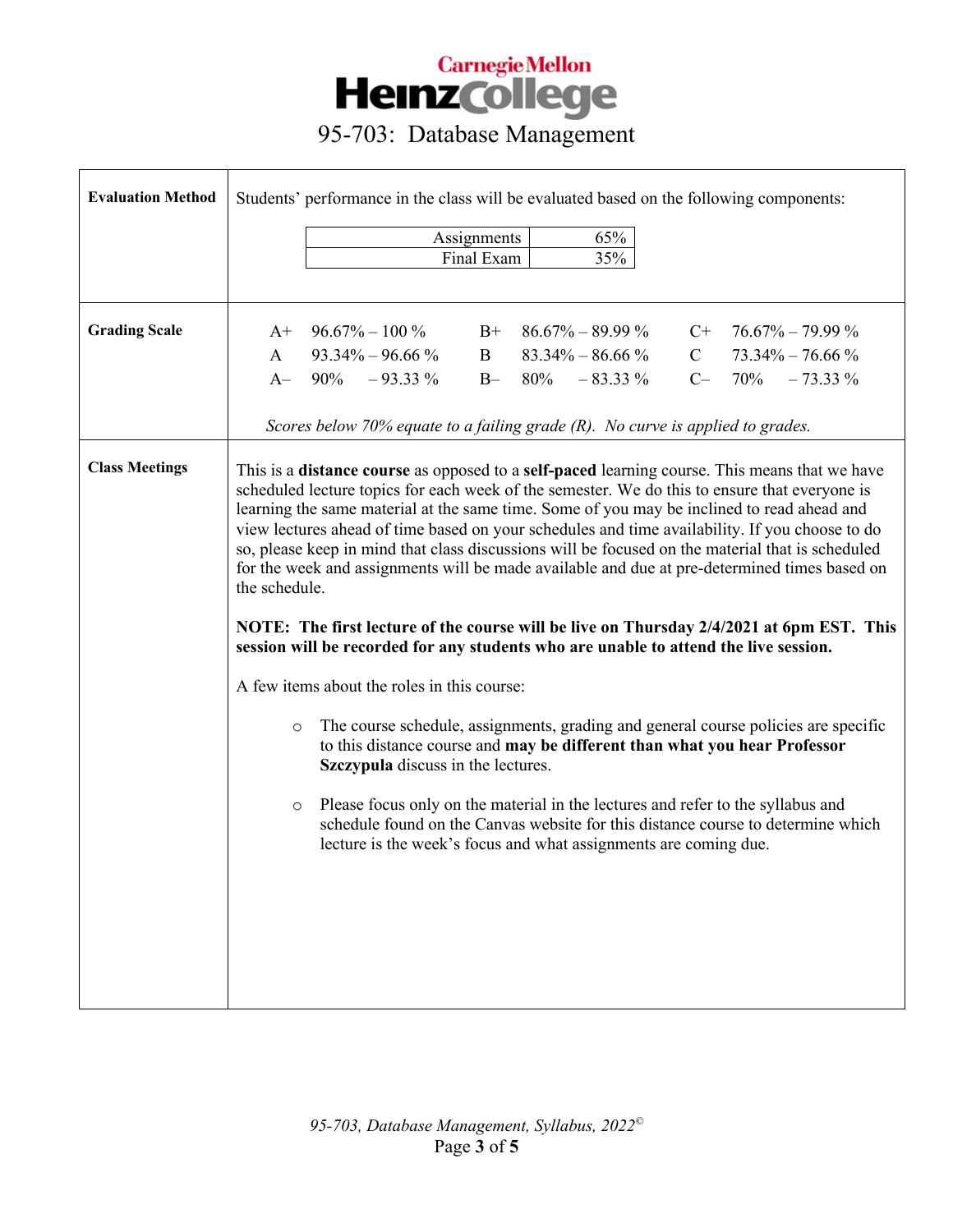| <b>Assignments</b>                                                | Due dates for assignments are posted on the course schedule in Eastern Standard Time<br>(EST). All assignments must be submitted by the due date/time noted on the assignment<br>posting. Assignments submitted after that deadline, if accepted, may be penalized unless<br>permission is granted by the instructor prior to the due date. Each assignment must be<br>typed (not handwritten) and diagrams created using PowerPoint or an equivalent tool.<br><b>Assignment Extension Requests</b><br>Assignment Extension Requests *MAY* be approved in certain cases ONLY for extenuating<br>circumstances such as illness or family emergencies. |
|-------------------------------------------------------------------|------------------------------------------------------------------------------------------------------------------------------------------------------------------------------------------------------------------------------------------------------------------------------------------------------------------------------------------------------------------------------------------------------------------------------------------------------------------------------------------------------------------------------------------------------------------------------------------------------------------------------------------------------|
|                                                                   | <b>Do not request an extension due to work or travel schedules.</b>                                                                                                                                                                                                                                                                                                                                                                                                                                                                                                                                                                                  |
|                                                                   | Prior approval for extensions MUST be requested by the student contacting the instructor as<br>early as possible. Do not request approval from teaching assistants.                                                                                                                                                                                                                                                                                                                                                                                                                                                                                  |
|                                                                   | All assignments are graded by class TAs and reviewed by the instructor before they are returned<br>to students within a week of submission. Suggested solutions will be provided when the graded<br>assignments are returned.                                                                                                                                                                                                                                                                                                                                                                                                                        |
| <b>Canvas Discussion</b><br><b>Boards</b> and<br>Announcements    | The "Discussion Board" and "Announcement" features of Canvas will be used throughout the<br>semester. It is expected that you monitor the Canvas course website regularly and "subscribe"<br>to discussion boards as they are created each week during the semester. By subscribing, you<br>will be notified via email when items are posted there. Items can include class discussion,<br>homework clarifications, etc.                                                                                                                                                                                                                             |
|                                                                   | While there is no formal assessment of participation in class, regular participation is encouraged<br>and expected. In this distance-format class, most participation is through discussion groups on<br>Canvas. I will occasionally post questions or comments to start a conversation. Please post<br>questions and conversation starters yourself, as well. These discussions allow students an<br>opportunity to learn from each other and share their own thoughts and experiences.                                                                                                                                                             |
|                                                                   | I will create a discussion group topic for each week's lecture and one for each homework<br>assignment as well as a few that will remain throughout the semester for general course<br>questions and Oracle technical questions.                                                                                                                                                                                                                                                                                                                                                                                                                     |
|                                                                   | Please post any questions, thoughts, insights, experiences, etc. that you have related to the<br>material to share with the class. The TAs and I will monitor the discussion groups regularly to<br>respond to posts. Since we do not have the in-class interaction of a local course, the discussion<br>groups are a great way to learn from one another.                                                                                                                                                                                                                                                                                           |
| <b>Accommodations</b><br>for Students with<br><b>Disabilities</b> | If you have a disability and are registered with the Office of Disability Resources, we encourage<br>you to use their online system to notify me of your accommodations and discuss your needs<br>with me as early in the semester as possible. We will work with you to ensure that<br>accommodations are provided as appropriate. If you suspect that you may have a disability<br>and would benefit from accommodations but are not yet registered with the Office of<br>Disability Resources, we encourage you to contact them at access@andrew.cmu.edu.                                                                                         |

*95-703, Database Management, Syllabus, 2022©* Page **4** of **5**